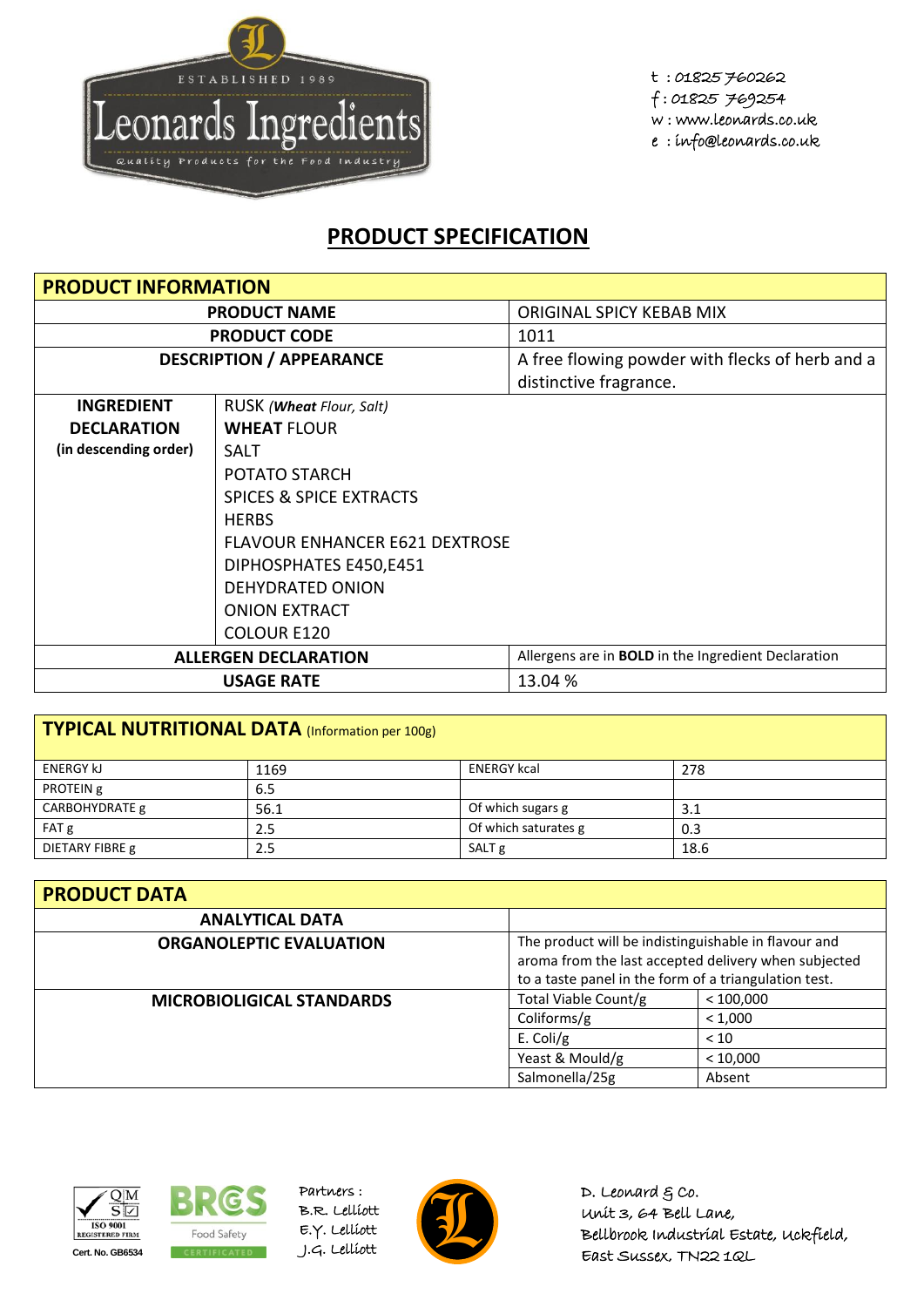

t : 01825 760262 f : 01825 769254 w : www.leonards.co.uk e : info@leonards.co.uk

| <b>STORAGE &amp; PACKAGING</b>    |                                                                                              |
|-----------------------------------|----------------------------------------------------------------------------------------------|
| <b>PACKAGING</b>                  | EITHER: 0.454 Kg in a 200 gauge, food grade vacuum bag. Five bags in a plastic tub, and      |
|                                   | eight tubs in a single walled cardboard box. $OR: 4.54$ Kg double wrapped in 200 gauge, food |
|                                   | grade vacuum bag. Four bags packed into a double walled cardboard box.                       |
| <b>LABELLING</b>                  | Best Before Date, Batch Code, Product Name and Product Code, Weight                          |
| <b>STORAGE</b>                    | In sealed containers in a cool, dry place, away from direct sunlight and free from           |
|                                   | infestation                                                                                  |
| <b>SHELF LIFE</b>                 | Twelve months from date of manufacture when stored under recommended conditions.             |
| <b>HANDLING PROCEDURES</b>        | Normal good manufacturing procedures for non hazardous food ingredients apply                |
| <b>LEGISLATION &amp; WARRANTY</b> | The product will be produced in accordance with all current relevant EU Legislation. The     |
| <b>STATEMENT</b>                  | information provided is given in good faith and is based upon the product data supplied by   |
|                                   | the raw material suppliers.                                                                  |
| <b>CONFIDENTIALITY</b>            | This specification and the information contained within it remains the property of D.        |
|                                   | Leonard & Co. and must not be disclosed to any third party without the prior written         |
|                                   | consent of D. Leonard & Co                                                                   |

| <b>CONTAINS</b>                                             | Yes/No | <b>Source</b> | <b>Present</b> | <b>Present</b> |
|-------------------------------------------------------------|--------|---------------|----------------|----------------|
|                                                             |        |               | on Line        | <b>On Site</b> |
| Cereals containing Gluten: wheat, rye, barley, oats, spelt, | Υ      | <b>Rusk</b>   |                |                |
| kamut and their hybridized strains.                         |        |               |                |                |
| <b>Eggs</b>                                                 | N      |               | N              | Ν              |
| <b>Fish</b>                                                 | N      |               | N              | Ν              |
| <b>Crustaceans</b>                                          | N      |               | N              | N              |
| <b>Peanuts</b>                                              | N      |               | Ν              | Ν              |
| Soybeans                                                    | N      |               |                |                |
| Milk from all species                                       | N      |               |                |                |
| <b>Nuts</b>                                                 | N      |               | N              | Ν              |
| <b>Celery</b>                                               | N      |               |                |                |
| Mustard all forms originating from the mustard plant        | N      |               | Y              |                |
| including oils                                              |        |               |                |                |
| Sesame seeds                                                | N      |               | v              | v              |
| Sulphur dioxide and sulphites (>10mg/kg)                    | N      |               | v              |                |
| Lupins                                                      | N      |               | N              | N              |
| <b>Molluscs</b>                                             | N      |               | N              | N              |

| <b>Raw Material Breakdown (additives and processing aids):</b> |                                                           |  |
|----------------------------------------------------------------|-----------------------------------------------------------|--|
| Ingredient                                                     | <b>Contains</b>                                           |  |
| Salt                                                           | Anticaking agent E535                                     |  |
| Rusk                                                           | Wheat Flour, Salt, Raising Agent E503                     |  |
| Wheat Flour                                                    | Wheat Flour (WHEAT flour, Calcium Carbonate (E170), Iron, |  |
|                                                                | Nicotinamide (Vit B3), Thiamine Hydrochloride (Vit B1))   |  |

| <b>PRODUCT SUITABILITY</b> |   |                |                          |  |
|----------------------------|---|----------------|--------------------------|--|
| Vegetarians                | ⌒ | Halal          | $\overline{\phantom{a}}$ |  |
| Vegan                      | ᄉ | Kosher         | $\overline{\phantom{a}}$ |  |
| <b>Gluten Free</b>         | ᄉ | <b>GM Free</b> |                          |  |



Partners : **BRES** B.R. Lelliott E.Y. Lelliott Food Safety **Cert. No. GB6534** J.G. Lelliott



D. Leonard  $g$  co. Unit 3, 64 Bell Lane, Bellbrook Industrial Estate, Uckfield, East Sussex, TN22 1QL